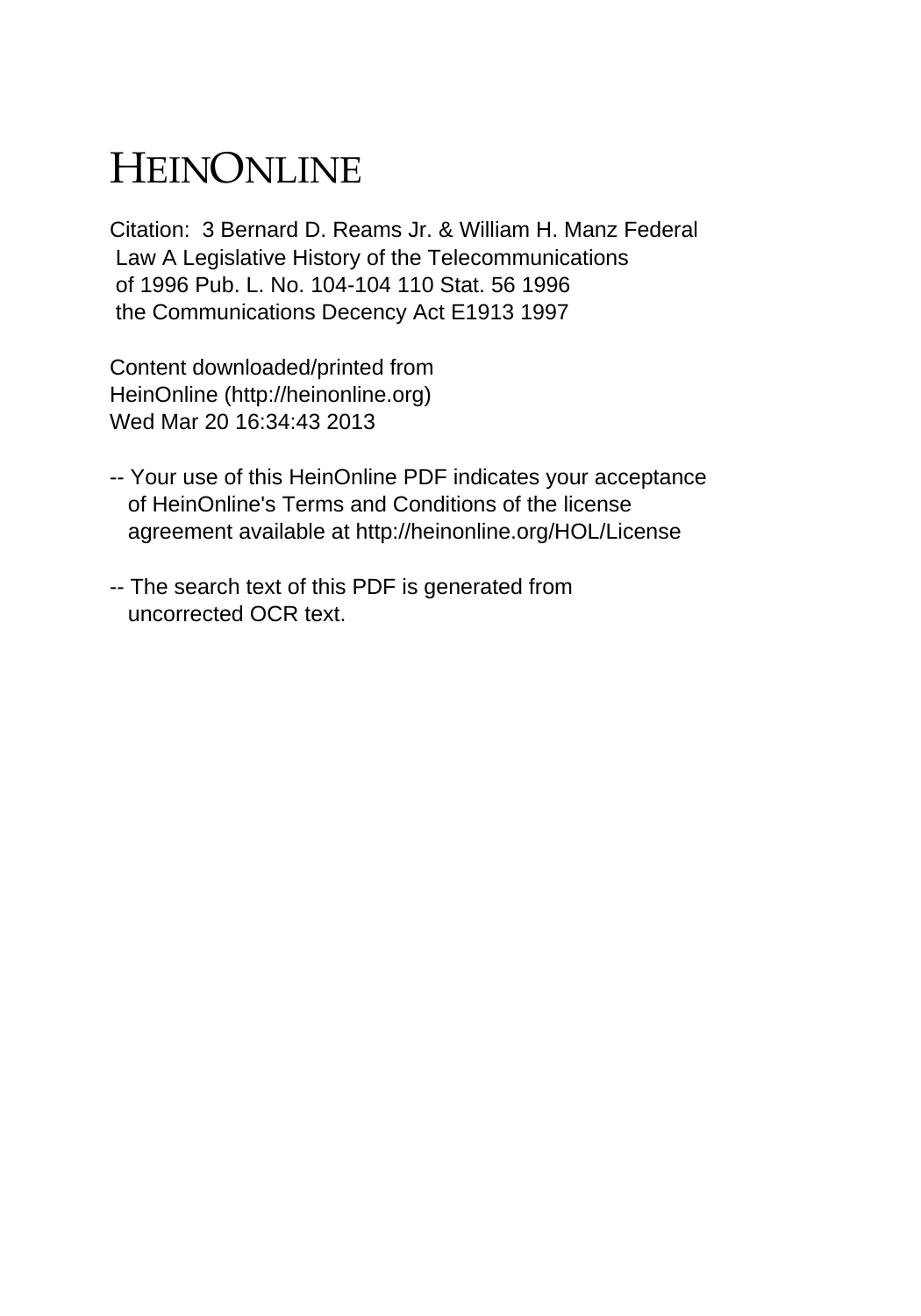the coeff years Washington has witnessed<br>the construction of a host of all local telephone<br>have honored the velocal of memorials: We lines are in states that allow local telephone<br>have honored the velocal of the Vietnam W. have honored the veterans of the Vietnam H.R. 1555-TELECOMMUNICATIONS competition.<br>
war. We have honored the Korean war veter-<br> **war. We have honored the Korean war veter-**<br> **EXECOMMUNICATIONS** competition. By year end alm war. We have **honored the** Korean war vete- **By** year end almost **80% of** all local tele- ars. We have **honored** the Navy **with** an **im- HON. MIKE** WARD phone lines **are** expected to be subject to pressive memorial on Pennsylvania Avenue. It<br>
is proper that we honored those veterans for **IN THE HOUSE OF REPRESENTATIVES** States commissions have years of experi-Is proper that we **honored those** veterans **for** IN THE **HOflUSE OF** REPRESENTATIVES States commissions have **years** of experi-

will be corrected. We are finally preparing to construct a memorial to the veterans of World War il. I commend those who have pushed so

Today's joint meeting is one in a series of bill.<br>
While the long distance companies opposed<br>
world War II and honor the contributions tages they retain if this bill a number of advan-<br>
World War II and honor the contribut

wish to also my voice of appreciation.<br>Without any doubt, World War ii and its tached paper which outlines these advan-existing processes.<br>struggle against totalitarianism is the defining tages. event of our time. It continues to reverber the vent of **our time. It continues to reverber the aiter of** *SEC***OMPANIES NEED FEDERAL** alternatives to the local loop.<br>
So years later, overshadowing all of the events The stat

States, which became the world's most power-<br>ful Nation, with the strongest economy-but<br>also France, Britain, and Russia. Other powbasics, which the strongers economy-but. This results in government-mandated ad-<br>also France, Striain, and Russia. Other power was taken to long distance companies that can be be a straight of<br>strongers to long distance co

not **diect result of World War II:** jet engines and the sections that AT&T said it did not support. Distance Market Until:<br>direct result of World War II: jet engines, pari-<br> $\frac{1}{2}$  AT&T and others continue to use the deusion issues of views was in particularly and the particular continue to use the de- they race Pacificies-based Co<br>Cliffic, radia, symbratic rubber, even computers, cree successfully to limit competition in Residence and B

Church when it was designated a national World War II also had a profound impact on With Increasing competition from new<br>shrine in 1950. I would like to ask my col-American society and culture. Our higher edu-local exchang shrine in 1950. I would like to ask my col-<br>
interior society and culture. Our higher edu-<br>
local exchange carriers, celular providers<br>
leagues to rise and pin more equal in pay-<br>
leagues to rise and prime once again in pa ave become a crucial torce in our workplace. principal telecommunications policy maker<br>COMMEMORATING THE END OF Super suburbs—now the dominant lifestyle in and open all markets to competition as son<br>WORLD WAR II America—we **erans. the baby boom generation that domi- WHY LONG DISTANCE CARRIERS CAN AFFORD TO** and the baby boom generation that domi-<br> **PROBLICE CAN ARRIGATION HON. LEE H. HAMILTON** calles much of American culture is the direct **KILL FEDERAL LEGISLATION**<br>
of INDIANA result of World War II.<br>
There are no Federal restrictions unjouely

Mr. HAMILTON. Mr. Speaker, I am very volume with the policies the use gas of the bound of competition.<br>
The pleased to participate in today's joint meeting forget that the policies plumate exchange market, the intra-LATA

ans of word war it with a permanent memo-<br>rial here in the Nation's Capital. As a result, this House passed a historic bill to update this networks, so no new Federal program is re-<br>world War II veterans may feel they have wind daring the states quot are across America that access have largely been resolved.<br>and long distance. Consumers across America through FCC-mandated equal access and<br>will benefit from the new jobs and economic in the FC War il. I commend those who have pushed so will be health from the new jobs and economic. The FCC already has fully adequate powers<br>hard to see this approved.

tages they retain if this bill becomes law. I dollars in local networks and services in vir-<br>would like to include in the RECORD the at-<br>tually every major metropolitan market as<br>tached paper which outlines these advants c

50 years later, overshadowing all of the events<br>the states are opening the Bell companies<br>our history and our attitudes into the next center at a competition, without Federal<br>our history and our attitudes into the next ce **am** Impressed by the **many** ways **World** competition. **By** year end **1995** it is expected **an** estimated additional **52.5B** to build out

the cold war--wa **the direct** result of **World** Nevertheless, a Federal Court-approved **and** businesses **on** the **US.** War **II.** Today, we still live in the ideological accreement decree aboolutely bars Bell Long distance carriers have been able to War II. Today, we still live in the ideological companies from offering interLATA services use consent detections to be to a companies from offering interLATA services use consent detections to been able to The great down

Many of our political leaders during the last  $\begin{array}{l}$  even wenn it works, the Court process cannot.<br>50 years were tested in World War II, from appellate review, takes years, creates uncercan an avantage RETAINED BY LONG

World War II also has affected our life in AT&T reneged on its commitment to sup-<br>more subdie ways. A number of technological Port Bell companies efforts to lift the "line" DIATELT<br>advances we take for granted today are th

or INDIANA result of World War II. Here are no Federal restrictions uniquely<br>IN THE HOUSE OF REPRESENTATIVES TOday, as we remember the end of World applied to long distance companies affecting<br>Wednesday, October 11, 1995 W

their sacrifices.<br> **their sacrifices.**<br> **But we have not property honored the veter-** *Wednesday.* **October 11, 1995 tion of local networks. e.g.. cellular to local.** But we have not properly honored the veter-<br>ans of World War II with a permanent memo-<br>ans of World War II with a permanent memo- wie Houre person is bit to undete this networks so no haw Eaders! norman is re-

**exploit the long distance companies opposed** Cong distance carriers have already and **TH.R. 1555, there are still a nurmber of advan-** nounced that they are investing billions of the tages they relation of the tages they

Extribute and we can be allowed that allows the cently announced strategy.<br> **Personal Communications Services:** AT&T<br> **Spend over \$1.689 in 21 MTAs, and will spend** 

War II has shaped the world we live in today: that almost 80% of all local telephone lines those properties. Sprint spent at 1990.<br>The global struggle of the past half century— will be subject to competition. MTAs. Cable l

World War il laid the groundwork for the for relief—Congress and the courts. The tri-<br>longest economic boom in world history. It ennis review process promised by the De-<br>less ushered in the abomic age.<br>also ushered in the The boundaries of Europe and Asia that bitions has broken down. The waiver process the Big Three, gain unrestration access to the Region of World War ii the behind of World War ii the Alter conserved were drawn in the alte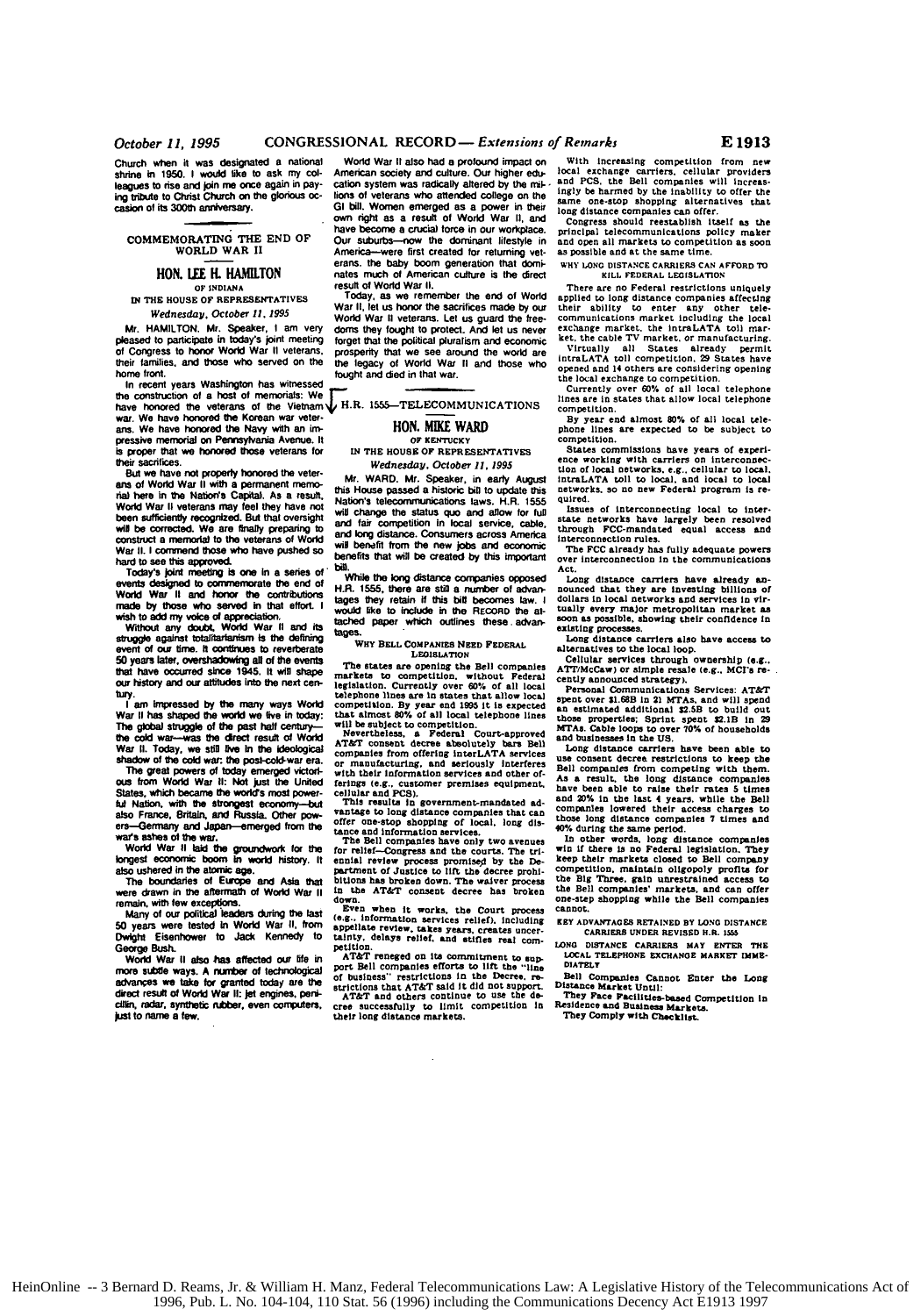Long Distance Services until They are servery as a outstanding recipient of<br>Granted Pull InterLATA Relist, Except Lim-<br>Ited Incidental InterLATA Services. These prestigious awards, which recognize

**Ilges** Including Incidental InterLATA **Sere-** coordinator of the Volunteers in Action human *ice* and Grandfathered InterLATA Services resources committee for northem Rhode Is-

Bell Companies May Offer Electronic Pub-<br>liabing Rervices Only Through Separated Af-<br>Illiate Or Joint Venture Structures

**HONORING** EMERGENCY SERVICE **She** was honored at a grand marsha recep-

Mr. EDWARDS. Mr. Speaker, today **I extend** a well-deserved **thanks** to **the** police, **fire,** *and* emergency service workers in **Beg** County **and** ACROSS **THE** ROAD **part** of Coryall County. These **public** servards ea being recognized during Local Heroes which was first celebrated on **1992** by **HON. MIKE WARD**<br>Week which was first celebrated in 1992 by **HON. MIKE WARD**<br>Local government and business.

Contributions from local businesses provide<br>money to purchase gifts, such as special in the HOUSE OF REPRESENTATIVES<br>shirts and caps, and to fund an endowment for Wednesday, October 11, 1995

thank the men and women being honored. Powersville, MU, read a poem in which she<br>those public servants who day in and day out describes a hog-raising operation near her those public servants who day in and day out **bescribes a hog-raising** operation hear hereby request that her poem is print-<br>put their lives on the fine to protect us from editional as *Record near follower* 

put mean inves on the area to protect us trom<br> **Cime, disaster, fire, and sickness. I**ask Members to join me in honoring the ACROSS THE ROAD<br> **I**ask Members to join me in honoring the ACROSS THE ROAD<br> **Texas** congression police, fire, and emergency workers in my Across the **road Is** no place to play Texas congressional district and across the The smell **is** so **bad,** it smells everyday counry **who** provide **us** with much needed- Across the **road** is **a pool of waste** but often not recognized or appreciated-pub-<br>lic service.

**sell** Mr. **KENNEDY of** Rhode Island. Mr. Speak- **All** my friends **feel** sorry for me because of *er,* I rise today to **honor** Viola M. Berard **of** the smell-Woonsocket. Viola M. Berard has become the **KArlE GODFREY.**

LONG DISTANCE CARRIERS MAY IMMEDIATELY first critican in the history of Woonsocket, RI, to<br>RESELL THE LOCAL SERVICES OF THE BELL win the major for once of Autummiest Grand<br>COMPANIES AT SPECIAL RATES COMPANIES AT SPECIAL RATES<br>Bell Companies Are Barred from Reselling same year.

LORD DISTANCE CARRIERS ARE NOT REQUIRED four decades of commitment to the city of<br>TO USE SEPARTE SUBSIDIARIES TO OFFER Woonsocket, beginning with her four terms of<br>LOCAL SEPARTE SUBSIDIARIES TO OFFER Yeaving on the school service on the school committee from 1957 to 1965, including a term as chairwoman, and Bell Companies Are Required to Use Sepa- *1965,* including a term as chairwoman, and rate Subsidiaries for Long Distance Offer- continuing with her **current** dedcation as **the LONG DISTANCE CARRIERS MAY OFFER ALARM <b>land.** Her greatest achievement in bettering MONITORINO SERVICES the *lime* ives of thousands of greater Woonsodiet in bettering the lives of thousands of the absorber Woonsodiet Co Bell Companies Cannot Offer Alarm Mon- residents comes in her work as an incorpora-<br>Itoring Services for Years **for the Northern Rhode Island Community**<br>
LONG DISTANCE COMPANIES MAY OFFER ELEC- Mental health Center nearly LONG DISTANCE COMPANIES MAY OPTER ELEC- Mentium reduces that the second through service POISTANCE COMPANIES MAY OPTER ELEC- Mental health Center as its resolution in the center as its RATE SUBSIDIARY REQUIREMENTS former pr

**LONG DISTANCE COMPANIES** MAY **MANUFACTURE Mrs. Berard has been active in many other** THEIR **EQUPM** good causes in Woonsocket, from her asctive **Bell** Companies Cannot Manufacture Their current involvement with the Ouota **Club.** Con-Equipment Until InterLATA Relief **Is Ob-** necting **<sup>f</sup> one community** of **Children and Families** and the **American Red Cross**. and her past involvetained 4 names and the Transaction Transaction Red Cross, and her past involve-<br>
meat with Tri-Hab House, Family Rurses Association.<br>
Services, and the Visiting Nurses Association. **SERVICE** She was honored at a grand marshal recep-<br>DCAL **HE-** tion sponsored by the Autumnfest Steering<br>Committee on October 3, 1995, at Fleet Bank ROES WEEK Committee on October **3, 1995.** at Fleet **Bank** in Woonsocket, **led the** Autuninfest Parade **on** HUN. CHET EDWARDS october 9, 1995, and then will be honored<br>again by the Woonsocket Senior Citizens Cen-<br>IN THE HOUSE OF REPRESENTATIVES for Advisory Committee at a banquet in her<br>IN THE HOUSE OF REPRESENTATIVES for Octobe

screaments are determined in the state Council of the M. WARD. Mr. Speaker, last Sunday, Octo-<br>This year, Local Heroes Week will run from ber 1, I participated in the Farm Aid Town Hall<br>November 5 through 11. Nearly 1.000 bear Katie Godfrey, a 10-year-old from<br>Powersville, MO, read a poem in which she

**cservice.** Across the **road.** they pollute the creek The smell **Is** enough to make **you** sick Across the **road** they **dump** waste over the HONORING VIOLA **M.** BERARD side

side<br>They put out their hogs after they've died **HON. PATRICK J. KENNEDY** Across the road they've begun to build on<br>The fans keep us up from dusk til dawn<br>MEE HOUSE OF REPRESENTATIVES<br>I can no longer ride my blike on the road Wednesday. October **11. 1995** Across the road the **pigs are** noisy when they

TRIBUTE TO MARGARET **OWINGS**

### **HON. SAM** FARR

**OF CALIFORNIA**

**IN** THE **HOUSE OF** REPRESENTATIVES

Wednesday, October **11. 1995**

Mr. FARR. **Mr.** Speaker, **it** is my great pleasure to rise today in salute of one of **the** Nation's most outspoken and respected conservationists, Margaret Owings. A longtime<br>resident of Big Sur, on California's beautiful central coast, Mrs. Owings is perhaps **most** responsible for **the** natural beauty that is seen in her conuTrunity to **this** day. Residents and **visi**tors alike know **of** the time and **efort** she has contributed in maintaining the wondrous, **un**touched nature **tat** has made **the Big** Stx reglen one of Caiforia's most prized **natural** treasures.

Before arriving in Big Sur just a few years<br>back, Mrs. Owings had already stockpiled an<br>impressive list of achievements from graduating Milts College to doing post-graduate worf at Radcliffe College. Before turning her expertise to political activism, she was a renowned<br>artist whose paintings have graced the walls of the Santa Barbara Museum of **Art,** Stardord **Art** Gatery, and **the** Museum **of** Intemational **Folk** Art in **Santa** Fe. However, durig the past **30** years, she **has** dedicated her **fife** to **th** conservationist movement.

Margaret **Owngs** has always followed *the* credo that "once you come to live in an area you have the responsibility to help preserve<br>it." And perhaps not remarkably to those who know her, this is just what she has done. Mrs.<br>Owings' contributions are immense. Confronted by a legon of hunters **and** a Calfornia statues enabling **these** umsers to savagety **n** mountain lions, **she** battled to have a rww **law** chamitoning **the** rights of **the mountain Gors.** Though **hunters** tied **to** have the law re-pealed, **Mrs.** Owngs still did **not** *Qui* **She** adamantly supported the California Widlife Protection Initiative to create a safe **home** for **these** animals. What's more, she also stalted Friends of the Sea Otter. This 4,000-member organization has fought to establish the coastline as a refuge for **the** otters.

Mrs. Owings not only has **made** her town a safer place for animals to live. She has also<br>made it a better place for all of us to live. She diligently argued to preserve the scenic beauty of Big **Sur by** preventing legislation to widen State **1.** Finally, **Mrs.** Owings, in conjunction with her Big Sur neighbors, agreed to prevent construction of hotels and golf course the coast that would obstruct and rob **Big Sur of its** natural beauty.

For this tireless **effort, she** has received **te** Conservation Service Award **of** the **U.S.** Department of the -interior, the Josept Wood Krutch Gold Medal of **the** Humane Society, the Audubon Medal, **ard** the Directors Conserve-**tion** Award from the **California** Academy **of** Sciences. Yet, despite these achievements **I** still feel it is necessary **for** this Congress to pay **its** tribute. **I** am proud to have people Ike waret Owings in my district. Her unfattering dedication to maintaining the natural beauty and species diversity sets an **examle** that we all should strive to **follow.**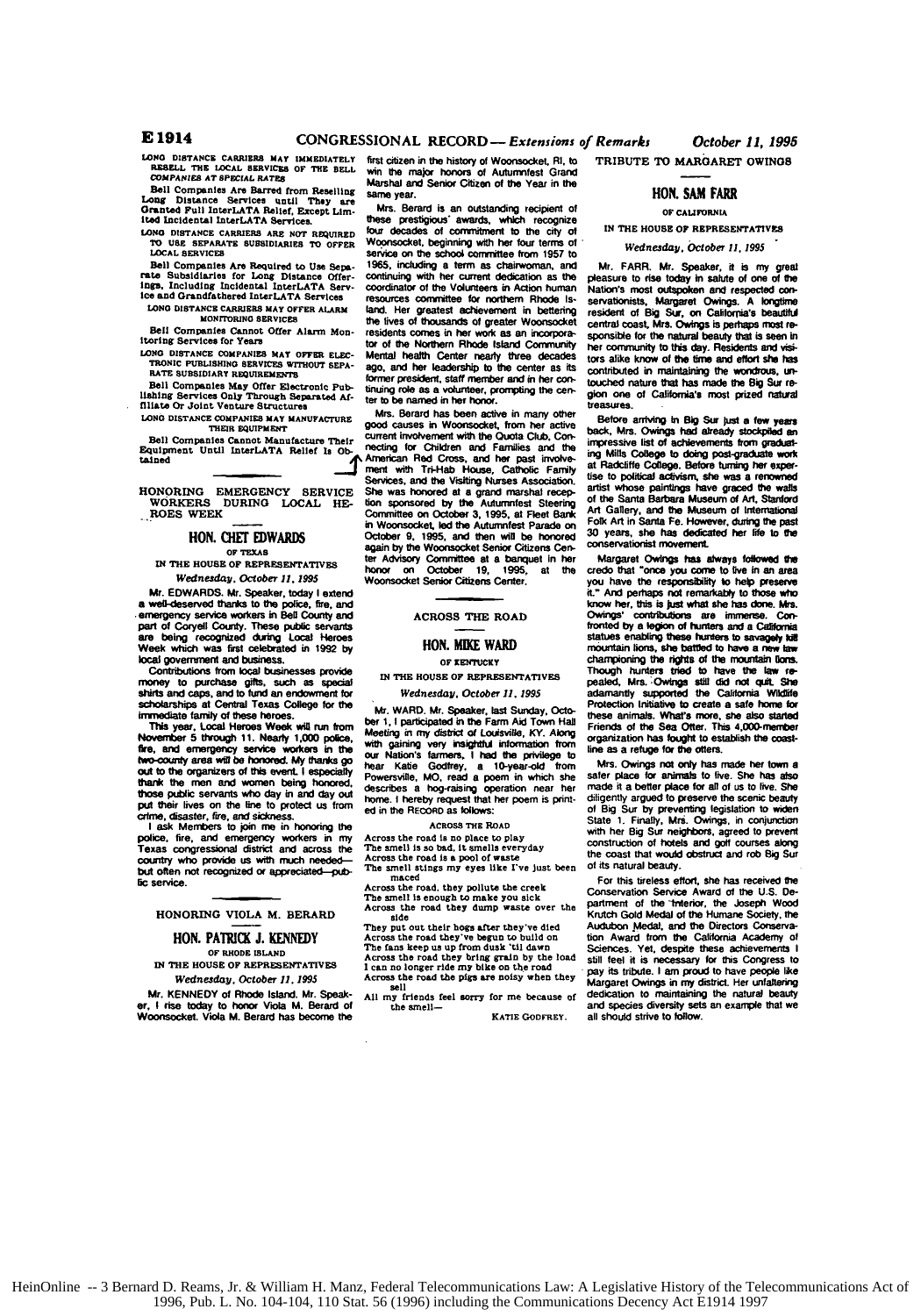## Document No. **76**

 $\mathcal{L}(\mathcal{L}^{\text{max}})$  and  $\mathcal{L}(\mathcal{L}^{\text{max}})$ 

 $\mathcal{L}_{\text{max}}$  and  $\mathcal{L}_{\text{max}}$ 

 $\mathcal{L}$ 

 $\ddot{\phantom{0}}$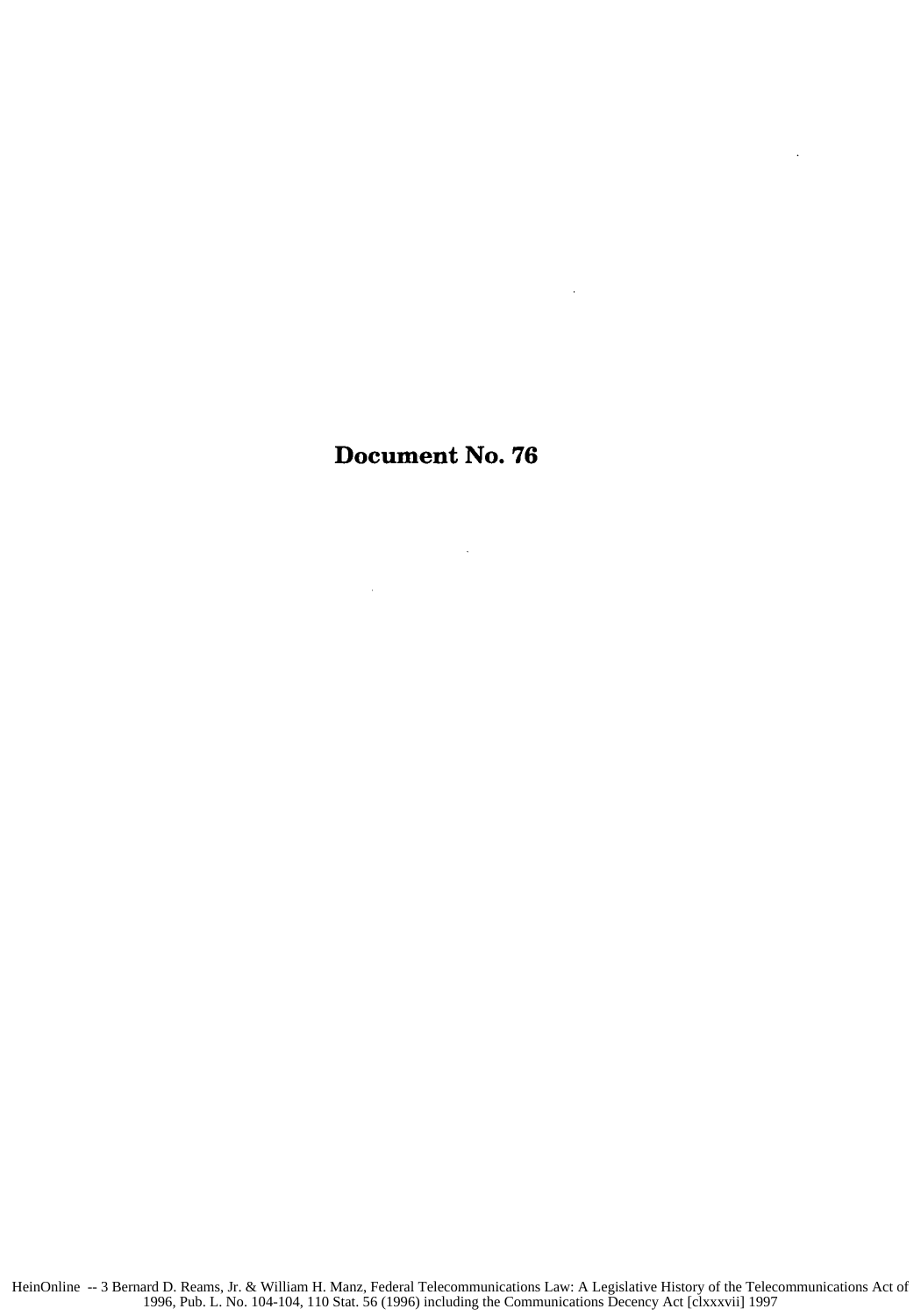HeinOnline -- 3 Bernard D. Reams, Jr. & William H. Manz, Federal Telecommunications Law: A Legislative History of the Telecommunications Act of 1996, Pub. L. No. 104-104, 110 Stat. 56 (1996) including the Communications Decency Act [clxxxviii] 1997